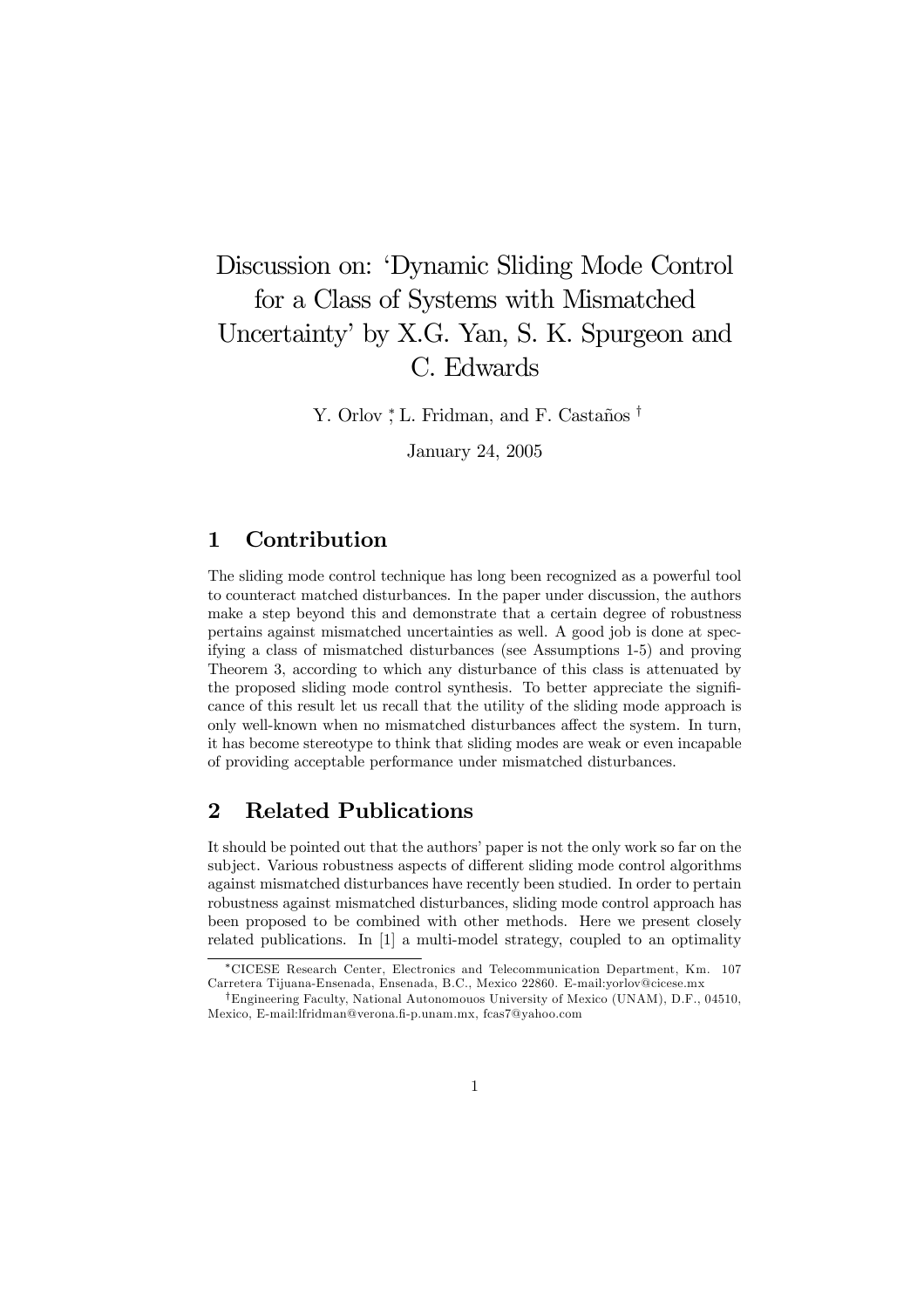criterion using integral sliding modes (ISM), is proposed. In [2] the Lyapunovbased synthesis of ISM is developed. In [3] the sliding surface is defined using linear matrix inequalities LMI. In [4] the use of conventional sliding modes is coupled to Lyapunov methods. In [5] sliding mode control algorithms are developed for linear time delay systems and their robustness against a class of mismatched disturbances is provided.

#### 3 Perspective

The are other interesting aspects to this paper. Here we focus on an issue of a potential interest for further investigation.

In order to solve the output feedback problem the authors utilize a sliding mode control approach that is typically consists of two steps. The first step is to design a manifold (referred to as a sliding manifold) such that the system's motion, being restricted to this manifold, is stable. The second step is to synthesize a control law which ensures that the closed-loop system is driven to the sliding manifold and stays there forever, regardless of which admissible disturbances affect the system. It is worth noting that at the first step there is some flexibility in constructing the sliding manifold. This flexibility can be used at the second step to enhance the system performance, e.g., as in [6] where the sliding manifold is constructed to guarantee that the so-called sliding motion (i.e., the system dynamics along the sliding manifold) satisfies an  $\mathcal{H}_{\infty}$ -criterion. While being affected by mismatched disturbances only, the sliding motion would additionally go with robustness properties against mismatched disturbances due to advantages of the  $\mathcal{H}_{\infty}$  design.

Another attractive feature of the mixed sliding mode/ $\mathcal{H}_{\infty}$ -controller, thus constructed, is that the corresponding  $\mathcal{H}_{\infty}$ -problem is of reduced order because it is confined to the sliding manifold. An open problem then arises as to if the mixed sliding mode/ $\mathcal{H}_{\infty}$ -synthesis is capable of guaranteing  $\mathcal{H}_{\infty}$ -optimality (or quasioptimality) of the over-all system. While realizing that standard sliding modes are hardly possible to ensure  $\mathcal{H}_{\infty}$ -optimality outside the sliding manifold, we deeply hope that applying integral sliding modes [7],[8], that occur in the closed loop system from the initial time moment, would be satisfactory in the sense of the  $\mathcal{H}_{\infty}$ -methodology. With mentioning this appealing problem we would like to conclude our discussion.

#### References

- [1] Poznyak A. S., Fridman L., and F. J. Bejerano, "Mini-max integral sliding mode control for multimodel linear uncertain systems," IEEE Trans. Automat. Contr., 49, no.1, 97- 102, 2004.
- [2] Xu J., Y. Pan, and T. Lee, "Analysis and design of integral sliding mode control based on Lyapunov's direct method," in Proc. American Control Conference, Denver, Colorado, 192-196, 2003.